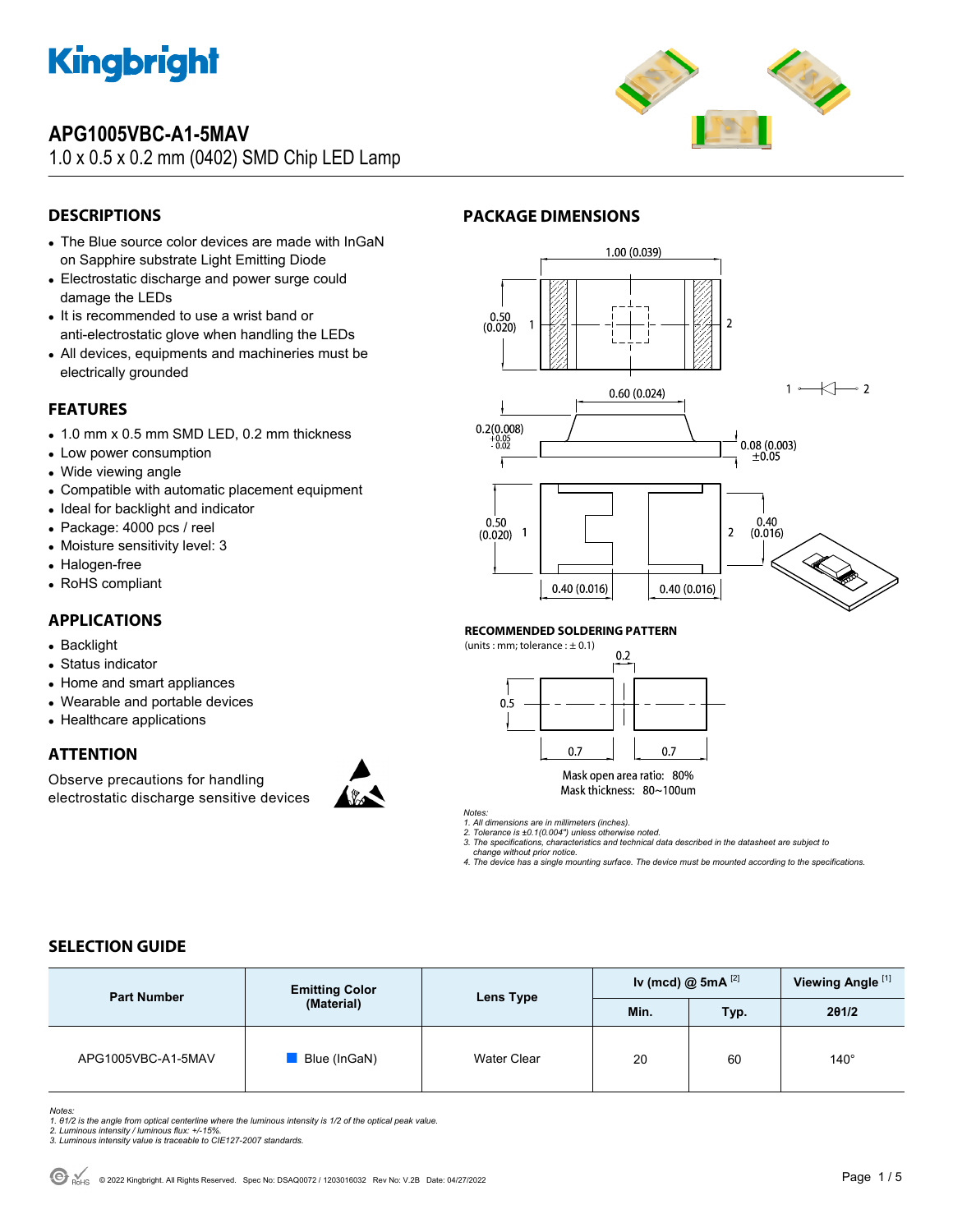## **ELECTRICAL / OPTICAL CHARACTERISTICS at T<sub>A</sub>=25°C**

| <b>Parameter</b>                                                                                  |                                |                       | Value                    |                          | <b>Unit</b>           |  |
|---------------------------------------------------------------------------------------------------|--------------------------------|-----------------------|--------------------------|--------------------------|-----------------------|--|
|                                                                                                   | Symbol                         | <b>Emitting Color</b> | Typ.                     | Max.                     |                       |  |
| Wavelength at Peak Emission $I_F = 5mA$                                                           | $\lambda_{\rm peak}$           | <b>Blue</b>           | 463                      | $\overline{\phantom{a}}$ | nm                    |  |
| Dominant Wavelength $I_F = 5mA$                                                                   | $\lambda_{dom}$ <sup>[1]</sup> | <b>Blue</b>           | 468                      | $\overline{\phantom{a}}$ | nm                    |  |
| Spectral Bandwidth at 50% $\Phi$ REL MAX<br>$I_F = 5mA$                                           | Δλ                             | <b>Blue</b>           | 25                       | $\overline{\phantom{a}}$ | nm                    |  |
| Forward Voltage $I_F$ = 5mA                                                                       | $V_F$ <sup>[2]</sup>           | <b>Blue</b>           | 2.9                      | 3.2                      | $\vee$                |  |
| Reverse Current ( $V_R$ = 5V)                                                                     | $I_R$                          | Blue                  | $\overline{\phantom{0}}$ | 50                       | μA                    |  |
| Temperature Coefficient of $\lambda_{peak}$<br>$I_F$ = 5mA, -10°C $\leq$ T $\leq$ 85°C            | $TC_{\lambda peak}$            | <b>Blue</b>           | 0.04                     | $\overline{\phantom{a}}$ | $nm$ /°C              |  |
| Temperature Coefficient of $\lambda_{\text{dom}}$<br>$I_F$ = 5mA, -10°C $\leq$ T $\leq$ 85°C      | $TC_{\lambda dom}$             | Blue                  | 0.03                     | $\overline{\phantom{a}}$ | $nm$ <sup>o</sup> $C$ |  |
| Temperature Coefficient of $V_F$<br>$I_F$ = 5mA, -10 $^{\circ}$ C $\leq$ T $\leq$ 85 $^{\circ}$ C | $TC_{V}$                       | <b>Blue</b>           | $-3$                     | $\overline{\phantom{a}}$ | mV/°C                 |  |

*Notes:* 

1. The dominant wavelength (λd) above is the setup value of the sorting machine. (Tolerance λd : ±1nm. )<br>2. Forward voltage: ±0.1V.<br>3. Wavelength value is traceable to CIE127-2007 standards.<br>4. Excess driving current and

### **ABSOLUTE MAXIMUM RATINGS at T<sub>A</sub>=25°C**

| Parameter                                    | Symbol                   | Value          | Unit         |
|----------------------------------------------|--------------------------|----------------|--------------|
| Power Dissipation                            | $P_D$                    | 16             | mW           |
| Reverse Voltage                              | $V_R$                    | 5              | $\vee$       |
| Junction Temperature                         | $T_j$                    | 115            | $^{\circ}$ C |
| <b>Operating Temperature</b>                 | $T_{op}$                 | $-40$ to $+85$ | $^{\circ}C$  |
| Storage Temperature                          | $T_{\text{stg}}$         | $-40$ to $+85$ | $^{\circ}C$  |
| <b>DC Forward Current</b>                    | $I_F$                    | 5              | mA           |
| Peak Forward Current                         | $I_{FM}$ <sup>[1]</sup>  | 25             | mA           |
| Electrostatic Discharge Threshold (HBM)      | $\overline{\phantom{0}}$ | 250            | $\vee$       |
| Thermal Resistance (Junction / Ambient)      | $R_{th}$ JA $^{[2]}$     | 690            | °C/W         |
| Thermal Resistance (Junction / Solder point) | $R_{th}$ JS $^{[2]}$     | 570            | °C/W         |

Notes:<br>1. 1/10 Duty Cycle, 0.1ms Pulse Width.<br>2. R<sub>th JA</sub> ,R<sub>th JS</sub> Results from mounting on PC board FR4 (pad size ≥ 16 mm<sup>2</sup> per pad).<br>3. Relative humidity levels maintained between 40% and 60% in production area are re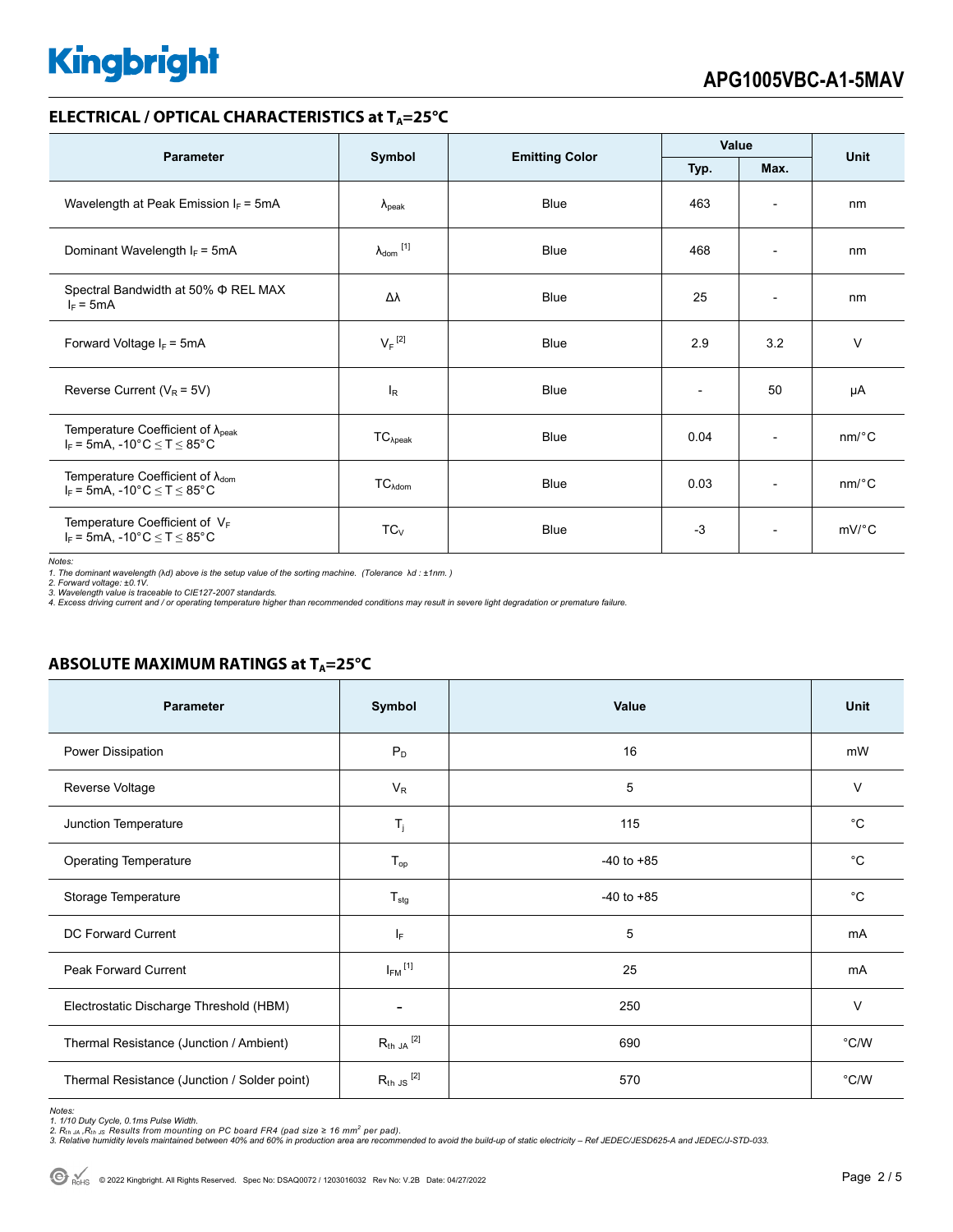## **TECHNICAL DATA**



#### **SPATIAL DISTRIBUTION**



**BLUE** 



**Forward Current Derating Curve Luminous Intensity vs.** 



### **Ambient Temperature**



#### **REFLOW SOLDERING PROFILE for LEAD-FREE SMD PROCESS <b>TAPE SPECIFICATIONS** (units: mm)



*Notes:* 

- *1. Don't cause stress to the LEDs while it is exposed to high temperature.*
- 
- *2. The maximum number of reflow soldering passes is 2 times. 3. Reflow soldering is recommended. Other soldering methods are not recommended as they might cause damage to the product.*



**REEL DIMENSION** (units : mm)

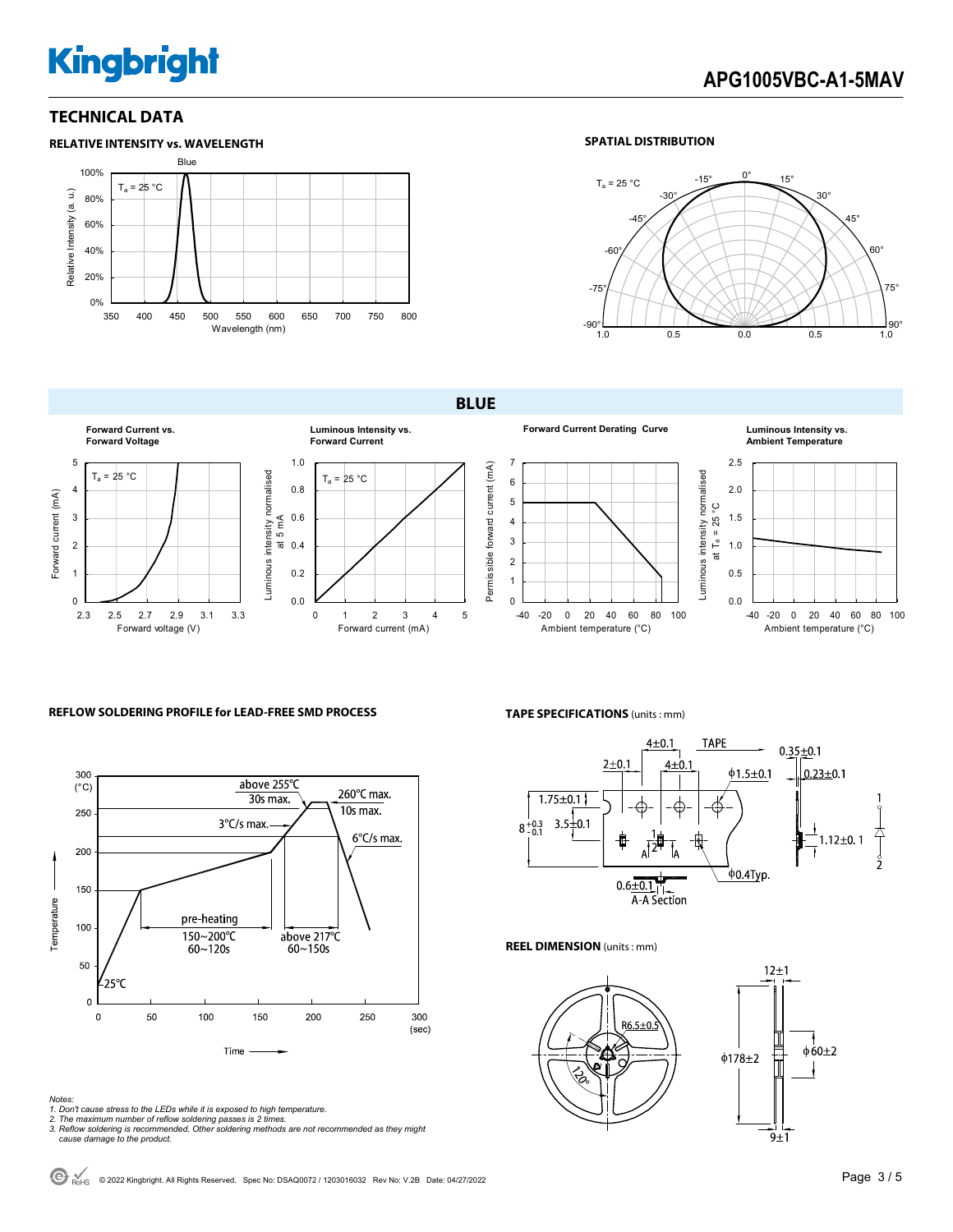## **PACKING & LABEL SPECIFICATIONS**



## **RELIABILITY TEST ITEMS AND CONDITIONS**

The reliability of products shall be satisfied with items listed below

#### **Lot Tolerance Percent Defective (LTPD) : 10%**

| No.            | <b>Test Item</b>                                   | <b>Standard</b>        | <b>Test Conditions</b>                                                  | <b>Test Times / Cycles</b> | Number of<br>Damaged |
|----------------|----------------------------------------------------|------------------------|-------------------------------------------------------------------------|----------------------------|----------------------|
|                | Continuous operating test                          | EIAJ ED-4701/100 (101) | $T_a = 25^{\circ}$ C, RH < 75%<br>$I_F$ = maximum rated current *       | 1.000h                     | 0/22                 |
| $\mathfrak{p}$ | High temp. & humidity storage<br>test              | EIAJ ED-4701/100 (103) | $T_a = 60^{\circ}$ C, RH = 90%                                          | 1,000 h                    | 0/22                 |
| 3              | Resistance to Soldering Heat<br>(Reflow Soldering) | EIAJ ED-4701/300 (301) | Tsld = $260^{\circ}$ C, 5 sec                                           | 2 times                    | 0/22                 |
| 4              | Solderability<br>(Reflow Soldering)                | EIAJ ED-4701/300 (303) | Tsld = $245^{\circ}$ C, 5 sec                                           | 1 time over 95%            | 0/22                 |
| 5              | Thermal shock test                                 | EIAJ ED-4701/300 (307) | $T_a$ = -40°C(15min) ~ 100°C(15min)                                     | 100 cycles                 | 0/22                 |
| 6              | Vibration test                                     | EIAJ ED-4701/400 (403) | 100 ~ 2000 ~ 100HZ Sweep 4 times.<br>$200m/s^2$<br>3directions, 4cycles | 48 min.                    | 0/22                 |
| 7              | Drop                                               | <b>JIS C0044</b>       | $H = 100$ cm                                                            | 3 cycles                   | 0/22                 |

*Note: Refer to forward current vs. derating curve diagram.*